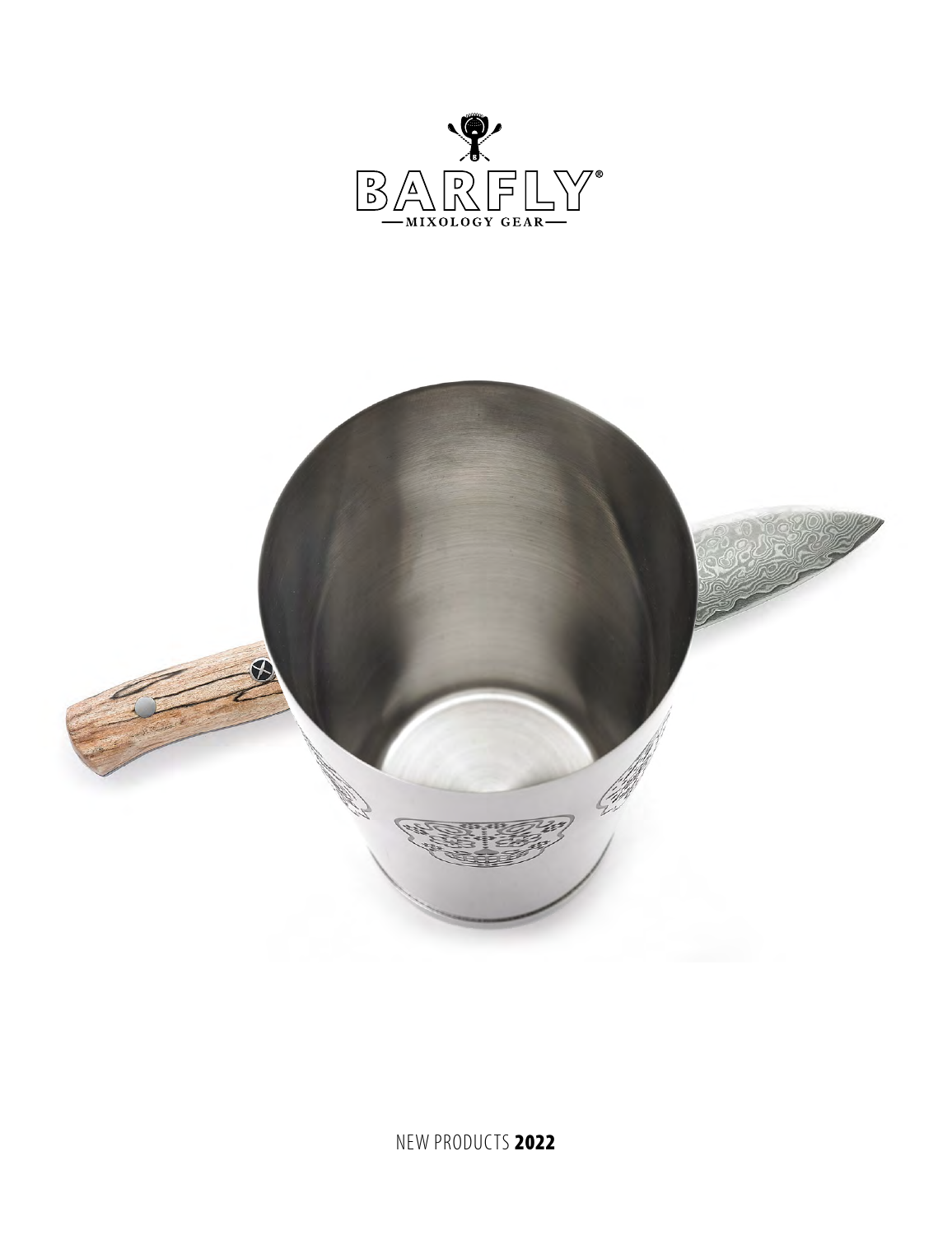# SHAKE

## SUPERFLY™HEAVY WEIGHT SHAKERS/TINS

Premium shakers for those looking for ultra-durability.

- > Extra heavy weight base.
- > Mirror finish exterior for an elegant appearance.
- > Satin finish interior to hide wear.
- > Heavy-gauge 18-8 stainless steel to maintain shape .

#### 28 oz. FULL SIZE SHAKER

Accommodates half size shaker or mixing glass. 3 5 /8" top diameter, 6 7 /8" height.

#### 18 oz. HALF SIZE SHAKER

Accommodates full size shaker or mixing glass. 3 1 /2" top diameter, 5 1 /2" height.

#### SHAKER SET

One each full and half size shaker. Use in combination or individually.



M37160

M37159



Set M37161

# SOHO<sup>™</sup> SHAKERS/TINS

Designed with a little more flexibility and a deeper seating than our standard shakers.

- > Capped bottoms for greater durability and stability.
- > Mirror finish exterior for an elegant appearance.
- > Satin finish interior to hide wear.
- > Designed for easy separation after shaking.
- > 18-8 stainless steel to maintain shape.

#### 28 oz. FULL SIZE SHAKER

Accommodates half size shaker or mixing glass. 3 5 /8" top diameter, 6 3 /4" height.

#### 18 oz. HALF SIZE SHAKER

Accommodates full size shaker or mixing glass. 3 3 /8" top diameter, 5" height.

#### SHAKER SET

One each full and half size shaker. Use in combination or individually.



M37151

M37150



M37152

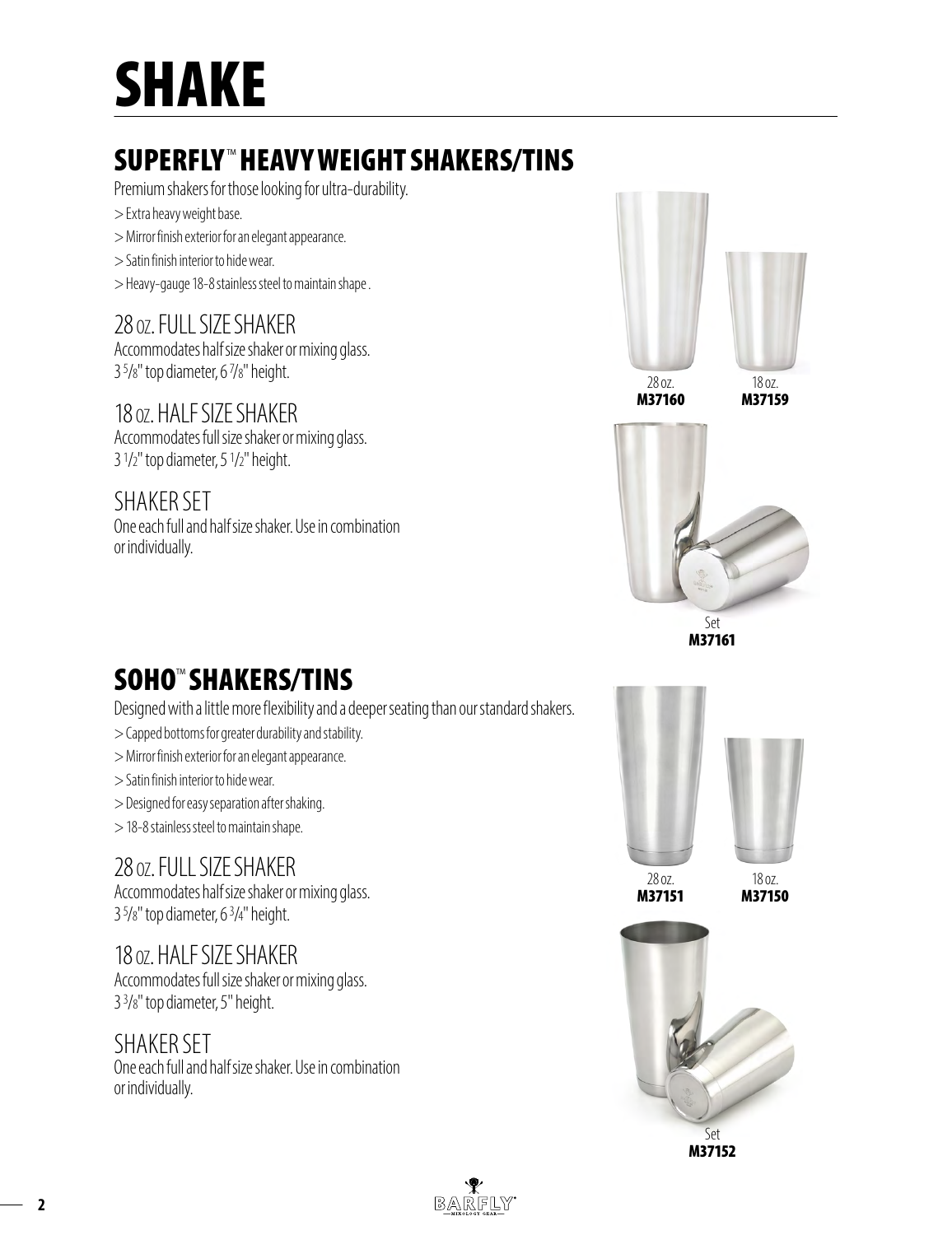### DOUBLE WALL INSULATED 3-PIECE SHAKER SET

Don't sweat it at the bar or tableside. Unique design will not freeze your hands, no matter how long you need to shake your cocktail.

- > Double wall construction maintains internal cold temperatures and does not transfer to exterior surface.
- > Mirror finish exterior, satin finish interior.
- > Will not sweat like single wall models.
- > Designed for easy separation after shaking.
- > 19 oz. (550 ml) capacity.



SKULL SHAKER/TIN

28 oz. full size shaker. Accommodates half size shaker or mixing glass.

- 3 5 /8" top diameter, 7" height.
- > Features 6 unique sugar skull designs.
- > Satin finish interior to hide wear.
- > Heavy gauge 18-8 stainless steel to maintain shape.
- > Mirror finish exterior for an elegant appearance.





SKULL SHAKER SET One each full and half size shaker.